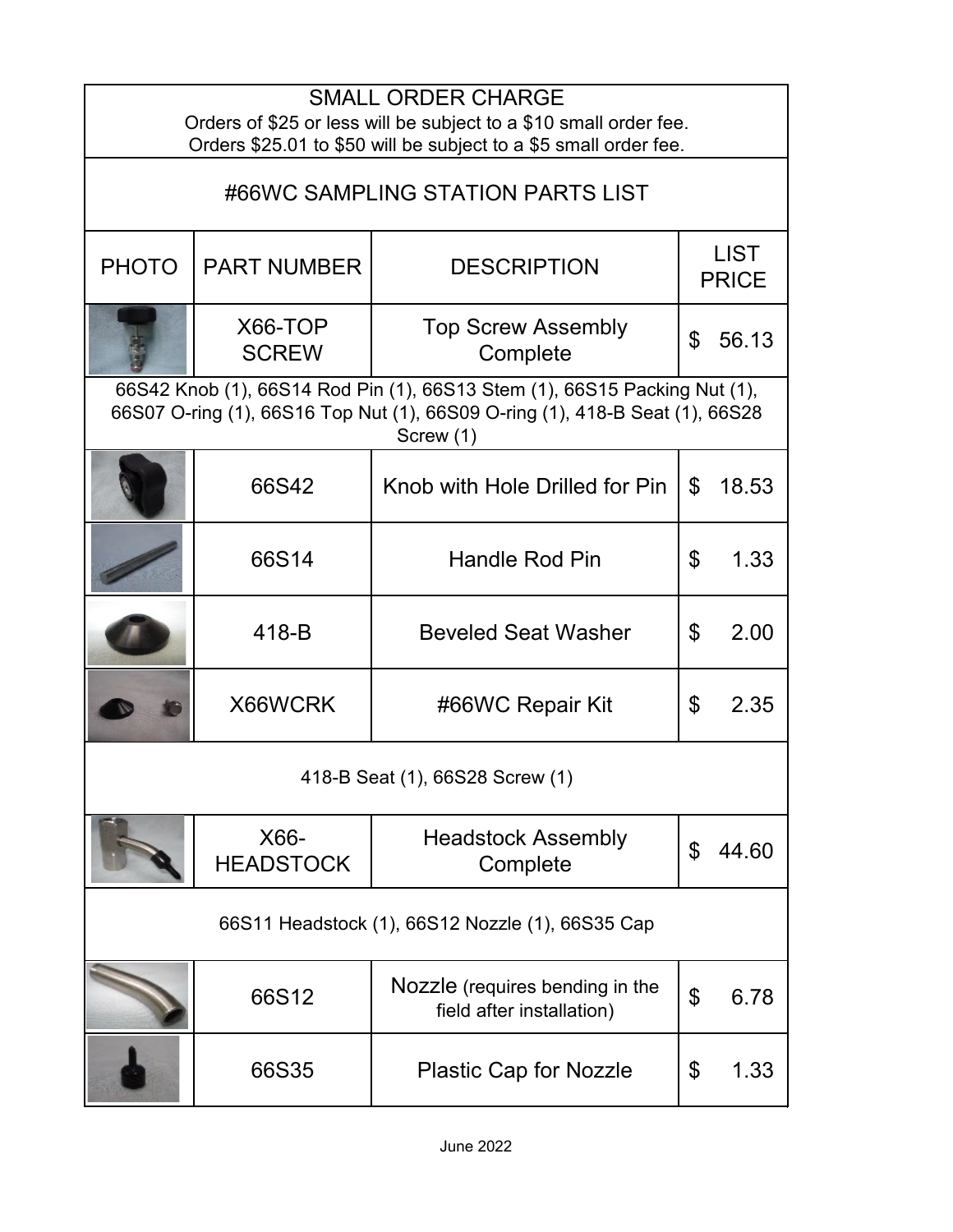|                                                                                                                                                                                           | X66-PETCOCK        | <b>Stainless Steel Petcock</b><br>Assembly                                      | \$ | 74.00                       |  |  |  |
|-------------------------------------------------------------------------------------------------------------------------------------------------------------------------------------------|--------------------|---------------------------------------------------------------------------------|----|-----------------------------|--|--|--|
| 66S01 Body (1), 66S08 O-ring (1), 66S02 Nut (1), 66S03 Plunger (1), 66S10 (O-ring<br>(1), 66S04 Pin (1), 66S05 Nozzle (1), 66S22 Cap (1)                                                  |                    |                                                                                 |    |                             |  |  |  |
|                                                                                                                                                                                           | 66S22              | <b>Petcock Plastic Cap</b>                                                      | \$ | 1.33                        |  |  |  |
|                                                                                                                                                                                           | 1/2SSP             | <b>Stainless Steel Pipe</b><br>(price per foot)<br>(measure exactly end to end) | \$ | 63.33                       |  |  |  |
|                                                                                                                                                                                           | X66-HOUSING        | #66 Enclosure Complete                                                          |    | \$557.67                    |  |  |  |
| 66S23 Lid (1) 66S37 Hasp (1), 66S24 Door (1), 66S38 Lock Eye (1), 66S21 Hinge<br>(.94 feet), 66S18 Rivet (19), 66S19 Rivet (4), 66S76 Bracket (2), 66S17 Trim (3<br>feet), 6ALSQ (4 feet) |                    |                                                                                 |    |                             |  |  |  |
|                                                                                                                                                                                           | X66-LID            | #66 Enclosure Lid Complete                                                      | \$ | 66.77                       |  |  |  |
| 66S23 Lid (1) 66S38 Padlock Eye (1), 66S18 Rivets (10), 66S21 Hinge (.5)                                                                                                                  |                    |                                                                                 |    |                             |  |  |  |
|                                                                                                                                                                                           | X66-DOOR           | #66 Enclosure Door Complete                                                     | \$ | 82.96                       |  |  |  |
| 66S24 Door (1) 66S37 Padlock Hasp (1), 66S18 Rivets (9), Hinge (.5)                                                                                                                       |                    |                                                                                 |    |                             |  |  |  |
| #66WC SAMPLING STATION OPTIONS PARTS LIST                                                                                                                                                 |                    |                                                                                 |    |                             |  |  |  |
| <b>PHOTO</b>                                                                                                                                                                              | <b>PART NUMBER</b> | <b>DESCRIPTION</b>                                                              |    | <b>LIST</b><br><b>PRICE</b> |  |  |  |
|                                                                                                                                                                                           | 66S77              | <b>Bolted Flange Gasket</b>                                                     | \$ | 12.80                       |  |  |  |
|                                                                                                                                                                                           | X66-HOUSING-<br>ΒF | Enlcosure w/ Bolted Flange<br>Complete                                          |    | \$559.48                    |  |  |  |